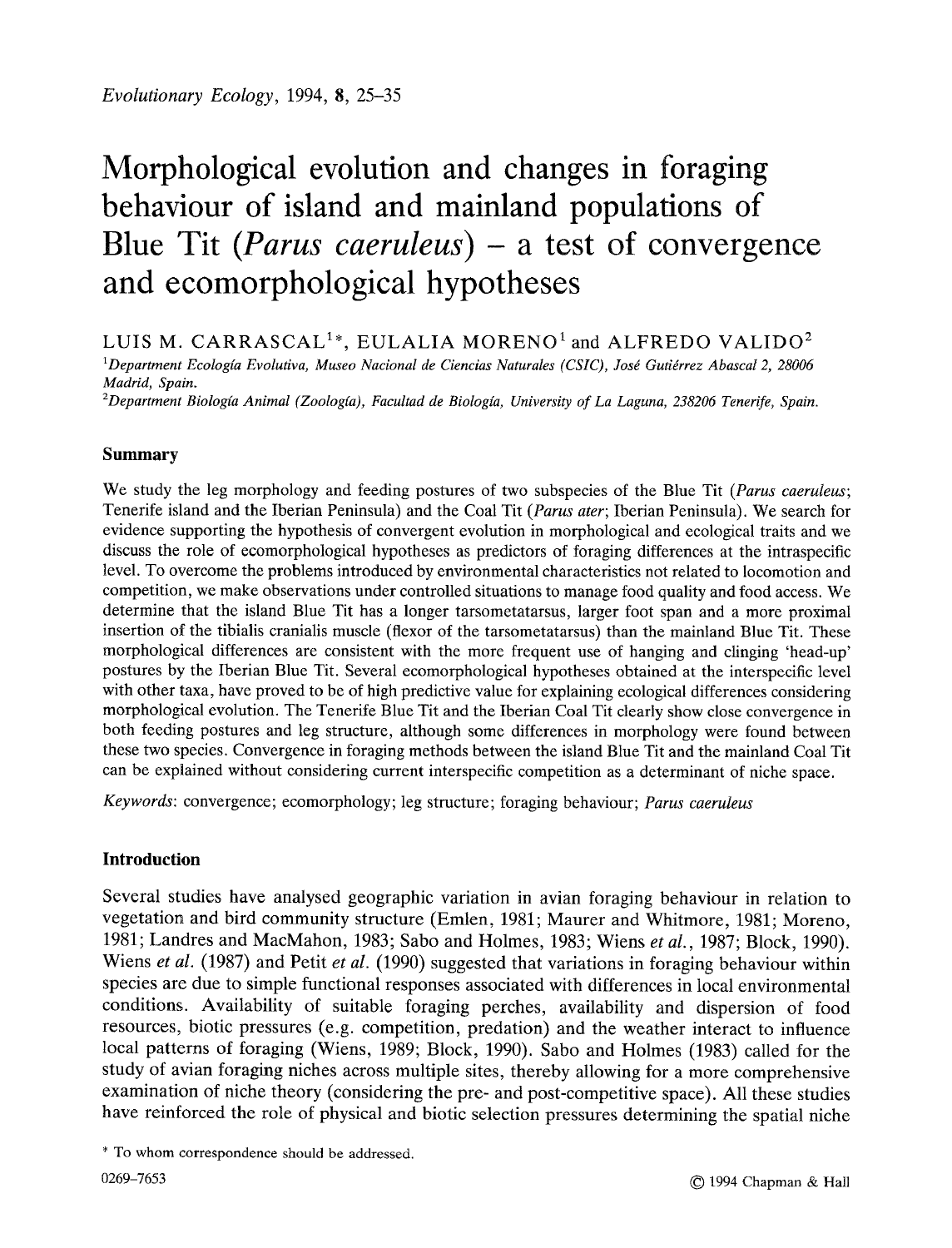and foraging behaviour of species, but have ignored the role of morphological variation when considering ecomorphological patterns (Leisler and Winkler, 1985; Bock, 1990).

Geographic variation in both morphological traits and foraging behaviour have been used to test hypotheses about convergence in bird assemblages. The analysis of convergence in ecological or morphological traits has been subjected to much debate and many studies have shown that it is a relatively infrequent phenomenon which is difficult to study due to the problem of differences in environmental factors (e.g. Wiens, 1989; for birds). In the absence of a potential competitor, convergence has usually been regarded as evidence of the effects of interspecific competition. In this case, convergent evolution in morphological traits is referred to as character release (Grant, 1972). Nevertheless, convergence should also be expected to occur if evolutionary distant species respond to the same set of environmental conditions in a similar way (see the review by Wiens, 1989). Moreover, island populations may undergo morphological convergence with a potential competitor and morphological divergence from the mainland population of its species for a variety of non-competitive genetic reasons (e.g. limitation of gene flow, founder effect; Cockburn, 1991). Therefore, if resource distribution, foraging opportunities and genetic constraints differ between two areas (e.g. island and mainland), convergence is more readily attributable to oportunistic responses of a species to differences in resources than to the presence or absence of a potential competitor.

In this paper we present a comparative study of the leg morphology and feeding postures used by two subspecies of the Blue Tit *(Parus caeruleus)* which evolved under different geographical and ecological conditions (insularity without another congeneric species and on the mainland with other *Parus* species present). Geographic variation in the external morphology of the Blue Tit has been studied by Snow (1954), Grant (1979) and Martin (1991). These authors clearly showed a clinal increase of bill thinness and relative tarsometatarsus length from northeastern to southwestern populations over the geographical range of the Blue Tit. Several hypotheses have been proposed to explain these differences in body measurements: competitive release (Lack and Southern, 1949), climatic variation (Allen's rule; Snow, 1954, Partridge and Pring-Mill, 1977), ecological conditions (e.g. habitat use; Martin, 1991) and a combination of these factors (Grant, 1979).

The morphological variation within the Blue Tit, with populations (subspecies) subjected to different evolutionary pressures (ecological, climatic, competitive and limited gene flow), offers the opportunity to test eeomorphological hypotheses usually obtained by comparing the morphology and ecology of different species and convergent evolution in morphological and behavioural traits. Our main goals are the following:

(1) To test, at intraspecific level, several ecological predictions derived from morphofunctional models related to different aspects of leg morphology, for example, length of leg segments (Partridge, 1976; Winkler and Bock, 1976; Norberg, 1979 and references therein), insertion of leg flexor muscles (Richardson, 1942), toe length and foot span (Palmgren, 1936; Partridge, 1976; Norberg, 1979) and the structure of the soles of the feet (Leisler and Thaler, 1982),

(2) To test if evolution under insularity and in allopatry with one broadly recognized potential competitor (the Coal Tit, *P. ater)* have produced niche shifts (as reflected by changes in foraging postures and morphology) indicative of convergent evolution (Partridge and Pring-Mill (1977) have demonstrated no convergence in the way the beak is used by Canarian Blue Tits and English Coal Tits, in spite of the similarity in bill morphology).

To attain these goals we made field observations under controlled and comparable situations of food quality, food access and escape distance to the nearest refuge (specially designed boxfeeders). With this procedure we tried to overcome the problems of classic ecomorphological and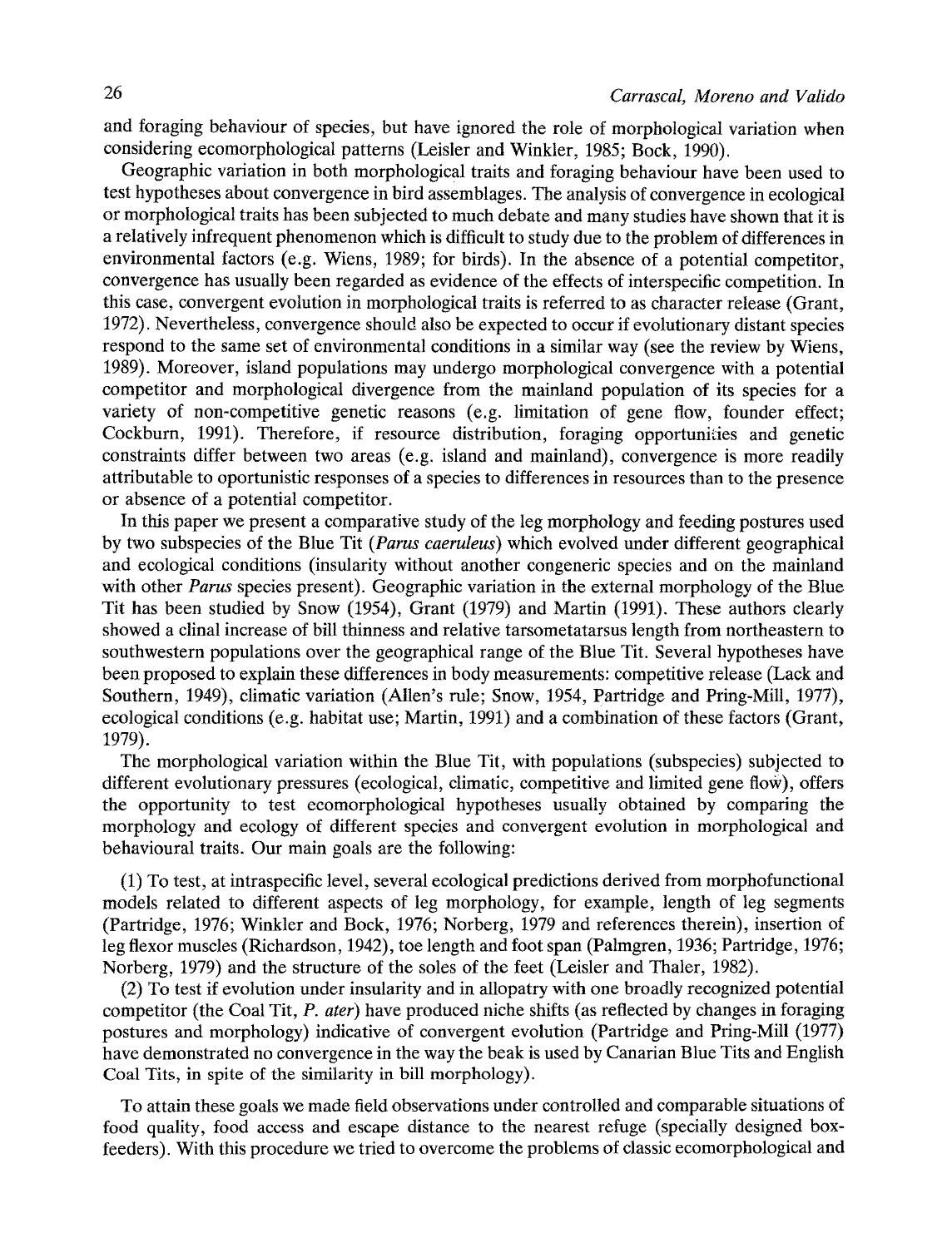convergence studies, in which patch and environmental characteristics not related to foraging and competition (e.g. food availability, predation risk) are ignored or assumed to be similar among foraging substrates and geographical areas (Wiens, 1989).

## **Material and methods**

#### *Species and study area*

We studied two populations of Blue Tit *(Parus caeruleus)* belonging to two different subspecies: *(Parus caeruleus ogliastroe,* Central Spain and *Parus caeruleus teneriffae,* Canary Islands) and one population of Coal Tit *(P. ater).* 

Field work with *P. c. ogliastroe* and Coal Tit was carried out from October 1991 to January 1992, in a 6 ha mixed forest of *Pinus sylvestris, Castanea sativa, Acer* spp. and *Populus* sp. (El Ventorrillo, 1500 m a.s.1., 40°45'N 04°01'W, Sierra de Guadarrama, Madrid). Foraging behaviour of *P. c. teneriffae* was studied from November 1991 to February 1992, in a woodland of *Pinus canariensis* with abundant undergrowth of *Erica arborea* and *Ilex canariensis* and some plantations of *Pinus radiata* and *Eucaliptus* spp. (La Esperanza, 1t00 m a.s.l., 28°26'N 16°22'W, Tenerife).

### *Field procedure*

To analyse foraging behaviour, we designed three types of feeder (types U, D and L) differing in the posture necessary to obtain the food. Feeders were wooden boxes with one side ( $20 \times 11$  cm) covered by a 4.8 mm mesh plastic net allowing birds access to food. When erected, feeder type U had the net on top and the posture required for feeding was standing (back up). Feeder type D had the net on the bottom and the posture required for feeding was hanging (back down). Feeder type L had the net covering one side so a bird feeding on it had to be clinging to the side (back lateral). Feeders were filled with husked peanuts, spaced 0.5-0.75 m apart and suspended from pine branches approximately 50 cm below the canopy. Five feeding points were established in each study area, spaced 75-150 m apart. At each point two feeders were erected, one feeder type U and one feeder type D, thus the bird had to choose between feeding standing or hanging (the use of each feeder requires opposite postures from a functional point of view and very much resembles postures that birds use in the wild while foraging). A second trial was performed with feeder type L at each feeding point, in which a bird had to choose between feeding clinging head up (head above the feet, feet placed at the same level), head down (head below the feet) or head lateral (one leg extended above and the other flexed below the longitudinal axis of the body). Prior to sampling, birds were allowed 3 weeks to familiarize themselves with the feeders. We assumed, therefore, that all the birds had experience of feeders.

Behaviour at feeders was recorded at each feeding station for sampling periods of 40-60 min. Sampling began when one individual came into the feeders and began to eat. Time spent in each posture in each trial was recorded until the bird abandoned the feeding point. The use of feeders and feeding postures were expressed as percentages. To avoid competitive effects on the choice of the type of feeder, only records of solitary birds (no other birds on the same tree), feeding more than 15 s, were used for statistical analysis. Sample records at feeders obtained per individual (colour banded) were averaged (10 Blue Tits and 14 Coal Tits in Sierra de Guadarrama and 15 Blue Tits in Tenerife).

## *Mensural characters*

The following mensural characters were measured on skin specimens: length of toes I (hind) and III (front), length of claws I and III and sole perimeter of toes I and III (all the former measurements were taken with the aid of a digitizer table  $-$  to  $\pm$  0.05 mm - and a camera lucida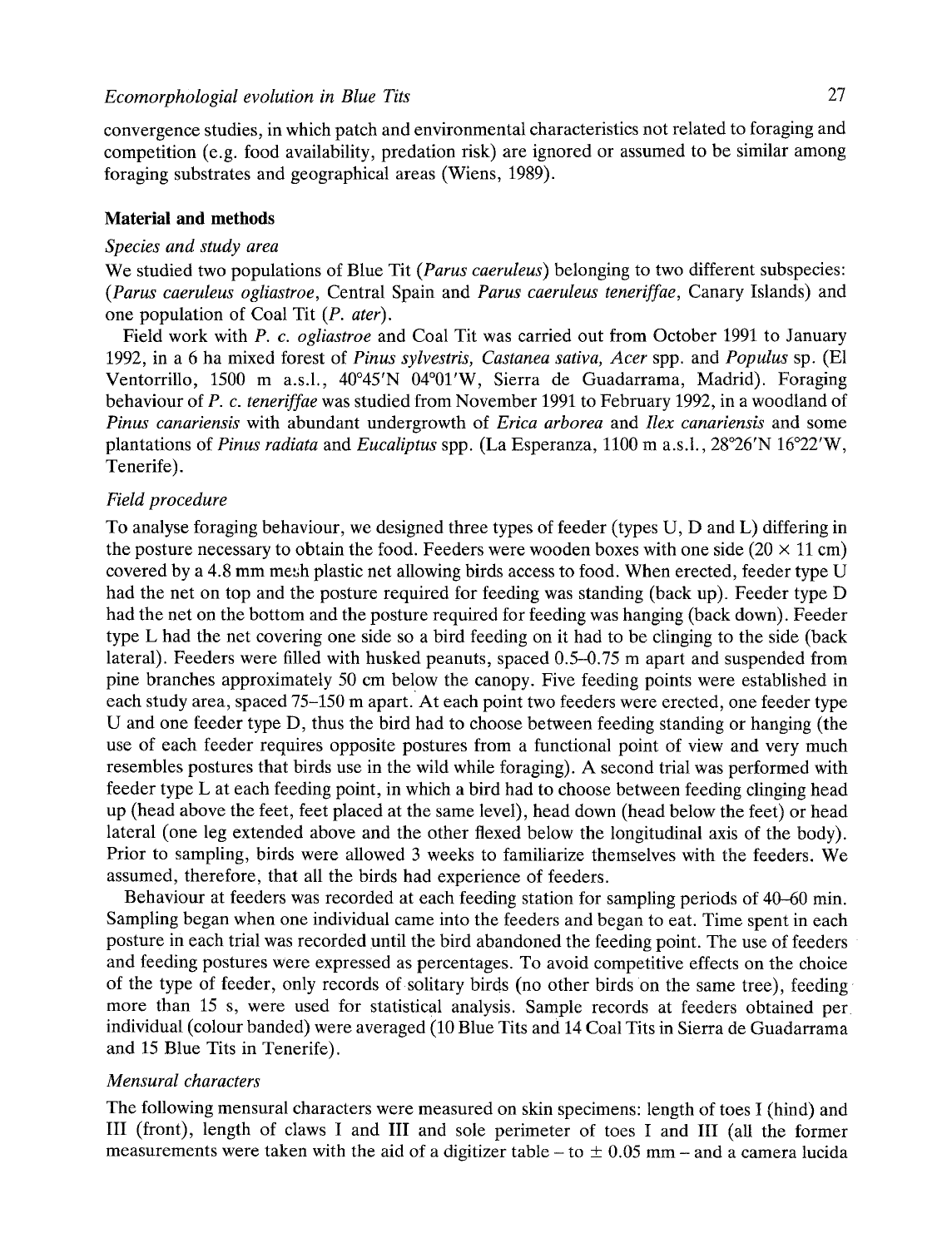microscope attachment). Four additional measurements were taken on skeletal specimens: tarsometatarsus, tibiotarsus, femur lengths (with a digital caliper to  $\pm$  0.01 mm) and distance from the head of the tibiotarsus to the distal point of the insertion of the tibialis cranialis muscle (with a micrometric device coupled to a binocular microscope, to  $\pm$  0.05 mm). Data on external morphology were obtained from the collections of the Museo Nacional de Ciencias Naturates (Madrid, Spain) and Natural History Museum (Tring, UK). We measured only specimens collected in Tenerife and Sierra de Guadarrama. Skeletal measurements were obtained from individuals collected by us in Tenerife (coniferous forested areas in La Esperanza and Vilaflor) and Central Spain (mainly Sierra de Guadarrama).

# *Data analysis*

The statistical tests employed were the two-tailed *t*-test for morphological characters, the Mann-Whitney U-test for behavioural data at feeders (Sokal and Rohlf, 1981) and the non-parametric rank test comparing one data series with an expected median. Due to size differences between the Coal Tit and the two subspecies of Blue Tit, we divided each biometrical (linear) variable by the cube root of the body weight in the comparisons of morphological measurements between the Coal and Blue Tits.

# **Results**

# *Morphology*

Morphometrical data of Blue Tits from Tenerife and Sierra de Guadarrama are shown in Table 1. Body weight did not significantly differ between the two populations. Of the three leg bones,

|                                             | Tenerife |           |                  | Guadarrama |      |    |       |
|---------------------------------------------|----------|-----------|------------------|------------|------|----|-------|
|                                             | ž        | <b>SD</b> | $\boldsymbol{n}$ | Ĩ          | SD   | n  | p     |
| Body mass $(g)^a$                           | 10.3     | 0.25      | 12               | 10.3       | 0.96 | 14 | 0.946 |
| Femur length (mm, bone)                     | 12.4     | 0.58      | 6                | 12.1       | 0.34 | 13 | 0.234 |
| Tibia length (mm, bone)                     | 24.0     | 1.07      | 6                | 23.4       | 0.83 | 13 | 0.178 |
| Tarsus length (mm, bone)                    | 17.7     | 0.87      | 6                | 16.4       | 0.57 | 13 | 0.001 |
| Relative insertion of                       |          |           |                  |            |      |    |       |
| M. tibialis cranialis $(\%)^{\mathfrak{d}}$ | 15.9     | 0.54      | 6                | 17.6       | 0.95 | 8  | 0.002 |
| Hind toe length (mm)                        | 7.1      | 0.52      | 13               | 6.4        | 0.38 | 10 | 0.002 |
| Front toe length (mm)                       | 9.1      | 1.07      | 13               | 7.8        | 0.94 | 9  | 0.008 |
| Hind claw length (mm)                       | 5.3      | 0.30      | 13               | 4.7        | 0.53 | 10 | 0.002 |
| Front claw length (mm)                      | 4.1      | 0.31      | 13               | 3.8        | 0.40 | 10 | 0.167 |
| Foot span $(mm)^c$                          | 25.6     | 1.60      | 13               | 22.7       | 1.70 | 9  | 0.000 |
| Complexity index of toe pads <sup>d</sup>   | 1.2      | 0.05      | 11               | 1.3        | 0.08 | 9  | 0.120 |

Table 1. Morphometrical measurements of Blue Tits from Tenerife (Canary Island) and Guadarrama (Iberian Peninsula)

 $\bar{x}$ , mean; sp, standard deviation; n, sample size. Significance of differences (p) between the two populations were determined by two-tailed t-tests.

<sup>a</sup> Body weights of Tenerife obtained using Grant (1979) and authors own data.

 $<sup>b</sup>$  Measured as the distance from the head of the tarsometatarsus to the distal point of the</sup> insertion of the tibialis cranialis muscle divided by tarsometatarsus length.

c Measured as the sum of the lengths of both front and hind claws and toes.

d Measured as the sum of the sole perimeters of front and hind toes divided by the sum of their lengths.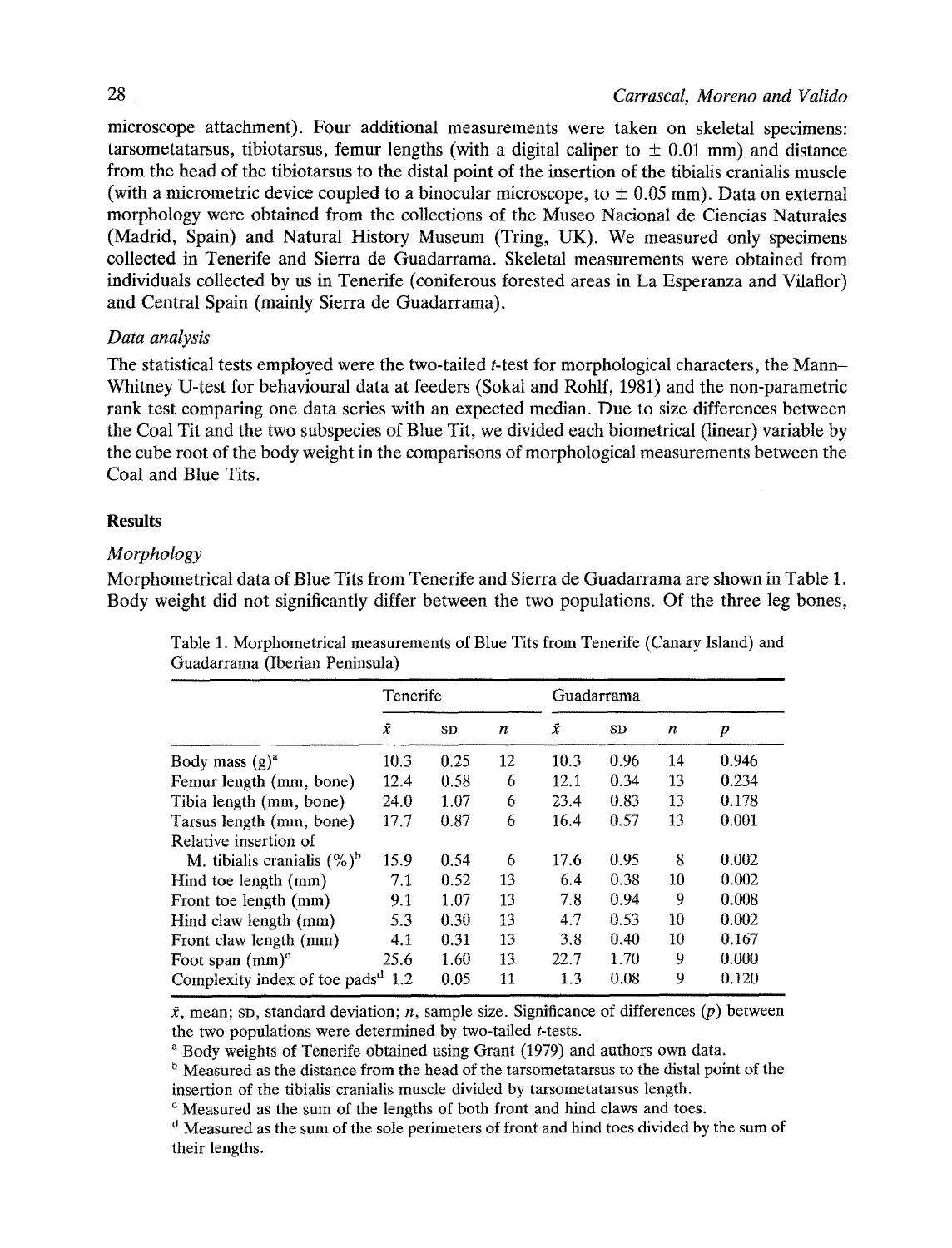# *Ecomorphologial evolution in Blue Tits* 29

femur and tibiotarsus lengths did not significantly differ between the two subspecies, while the tarsometatarsus length was significantly longer in the Tenerife Blue Tits. The insertion of M. tibialis cranialis onto the cranial surface of the tarsometatarsus was proportionally more distal in the individuals from Sierra de Guadarrama than in individuals from Tenerife. Back and front toes were significantly longer in Tenerife Blue Tits. The hind claw was significantly longer in Tenerife individuals, while there was no statistical difference between the two subspecies in the length of the front claw. Thus, the Blue Tits from Tenerife had longer foot spans. Soles of the feet (measured as the complexity of pads of front and hind toes) did not significantly differ between the two subspecies.

## *Foraging postures at feeders*

In trial UD (feeding standing vs feeding hanging) the frequency of use of the hanging posture by the Tenerife Blue Tit did not significantly differ from that expected by chance (hypothesized median: 0.5; non-parametric test for random location:  $Z = 1.294$ ,  $p = 0.196$ ), while in Sierra de Guadarrama, the Blue Tit hung (back down) in a higher proportion than that randomly expected  $(Z = 2.591, p = 0.01)$ . Moreover, Blue Tits from Sierra de Guadarrama used the hanging posture in a higher proportion than Blue Tits from Tenerife (Table 2). On feeder type L, Blue Tits in Tenerife used the head lateral clinging posture more frequently than Blue Tits in Guadarrama, the trend there being reversed for clinging head up (Table 2). To feed in a clinging head down posture is uncommon in both populations (4.4% in Tenerife Tits and 0.1% in Guadarrama Tits).

## *Convergence in morphology and foraging postures.*

Differences in leg morphology between the Coal Tit and the two subspecies of Blue Tit are shown in Table 3 (tests have been performed using relative lengths - dividing each linear variable by the cube root of the body weight). Relative femur and tibiotarsus lengths of Coal Tit were not significantly different from that of the Canary and Iberian Blue Tits. Relative tarsometatarsus length was longer in the Coal Tit than in the Iberian Blue Tit, but the Tenerife Blue Tits and Coal Tits were not statistically different in this leg dimension. The insertion of M. tibialis cranialis on tarsometatarsus was more distal in the two subspecies of the Blue Tit than in the Coal Tit, although the Blue Tit from Tenerife was more similar to the Coal Tit, than to the Blue Tit from Sierra de Guadarrama. Relative lengths of toes, claws and foot spans were longer in the Coal Tit than in the Iberian Blue Tit, while the Blue Tit from Tenerife was very similar to the Coal Tit (morphological measurements only reached the level of statistical significance in relative length of hind claw - longer in the Coal Tit). The complexity index of the pads of the front and hind toes was significantly higher in the two subspecies of the Blue Tit than in the Coal Tit.

Table 4 shows the selection of foraging postures by the Coal Tit in Sierra de Guadarrama and

| Table 2. Use of different postures at feeders (selection trials of UD and L feeders) |  |
|--------------------------------------------------------------------------------------|--|
|--------------------------------------------------------------------------------------|--|

|                                          | Tenerife |      | Guadarrama |      |       |
|------------------------------------------|----------|------|------------|------|-------|
|                                          | Ÿ        | SD   |            | SD   |       |
| Hanging in UD trials $(\% )$             | 42.7     | 24.3 | 80.0       | 22.9 | 0.002 |
| Clinging head up in L trials $(\%)$      | 46.4     | 16.2 | 91.3       | 9.0  | 0.000 |
| Clinging head lateral in L trials $(\%)$ | 49.3     | 17.0 | 8.7        | 9.0  | 0.000 |

Differences between the two Blue Tit populations were obtained using Mann-Whitney tests (two-tailed tests).  $\bar{x}$ , mean; sp, standard deviation. Sample sizes: Tenerife=15 individuals, Guadarrama= 10 individuals.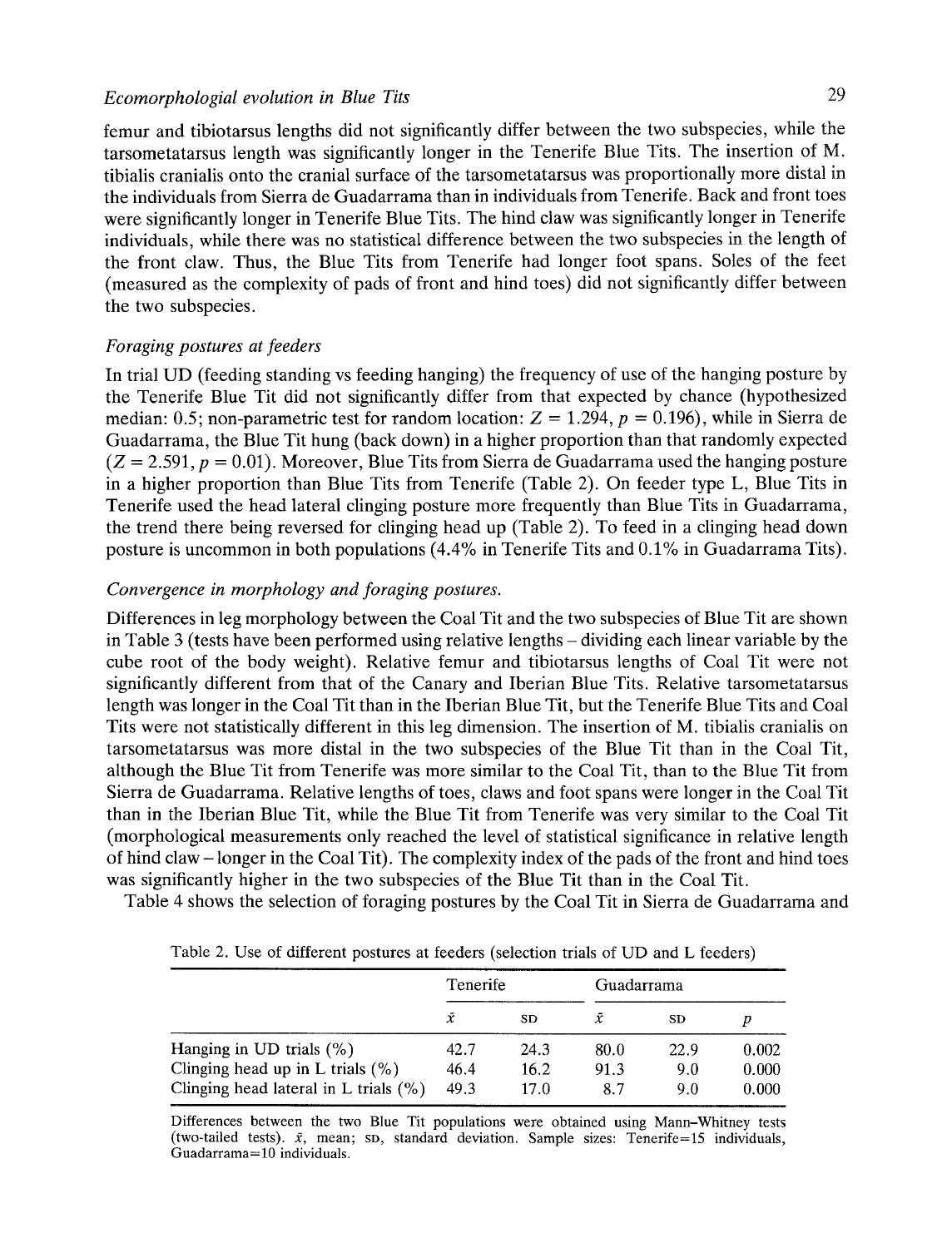comparisons between the Coal Tit and the two subspecies of Blue Tit are also shown. The use of the hanging posture (trial UD) by the Coal Tit in Sierra de Guadarrama did not significantly differ from that observed in the Canary Blue Tit. Nevertheless, difference in selection of a hanging posture between the Coal and Blue Tits in Sierra de Guadarrama was highly significant: the Blue Tit hung while feeding more frequently than the Coal Tit. The Coal Tit clung on feeder type L in a similar way to the Tenerife Blue Tit. The comparison between the Blue and the Coal Tits in Sierra de Guadarrama showed that Coal Tit used the head lateral clinging posture more frequently, while using the head up posture less often.

## **Discussion**

## *Testing ecomorphological hypotheses*

The results show that the Tenerife Blue Tit foraged at feeders using different postures than those of the Guadarrama Blue Tit (foraging postures of the two subspecies under artificially controlled situations agree with field observations: 29.8% of foraging manoeuvres hanging in Guadarrama

| Table 3. Morphological measurements of Coal Tits from Sierra de Guadarrama and      |
|-------------------------------------------------------------------------------------|
| results of t-tests (p-values, two-tailed) comparing morphological variables between |
| Coal Tits and Blue Tits from Tenerife and Sierra de Guadarrama                      |

|                                      |      |           |    | Tenerife | Guadarrama |
|--------------------------------------|------|-----------|----|----------|------------|
|                                      | x    | <b>SD</b> | n  | p        | p          |
| Body mass $(g)$                      | 9.5  | 0.53      | 11 | 0.000    | 0.000      |
| Femur length (mm, bone) <sup>a</sup> | 11.9 | 0.43      | 6  | 0.983    | 0.166      |
| Tibia length (mm, bone) <sup>a</sup> | 23.2 | 0.86      | 5  | 0.903    | 0.134      |
| Tarsus length $(mm, bone)^a$         | 17.3 | 0.68      | 6  | 0.609    | 0.000      |
| Relative insertion of                |      |           |    |          |            |
| M. tibialis cranialis $(\%)$         | 13.9 | 0.73      | 6  | 0.000    | 0.000      |
| Hind toe length $(mm)^a$             | 6.9  | 0.37      | 10 | 0.866    | 0.001      |
| Front toe length $(mm)^a$            | 8.6  | 0.82      | 10 | 0.495    | 0.024      |
| Hind claw length $(mm)^a$            | 5.6  | 0.30      | 10 | 0.001    | 0.000      |
| Front claw length $(mm)^a$           | 4.2  | 0.27      | 10 | 0.079    | 0.011      |
| Foot span $(mm)a$                    | 25.3 | 1.08      | 10 | 0.510    | 0.000      |
| Complexity index of toe pads         | 1.1  | 0.03      | 10 | 0.001    | 0.001      |

 $\bar{x}$ , mean; SD, standard deviation; *n*, sample size.

<sup>a</sup> *t*-tests performed with variables divided by the cube root of body weight (to avoid size effect).

Table 4. Use of different postures at feeders (selection trials of UD and L feeders) and results of Mann-Whitney tests (two-tailed tests) comparing the Coal Tit with the two Blue Tits populations

|                                                                                                                   |                      |                      | Tenerife                | Guadarrama              |
|-------------------------------------------------------------------------------------------------------------------|----------------------|----------------------|-------------------------|-------------------------|
|                                                                                                                   | x                    | SD                   |                         |                         |
| Hanging in UD trials $(\%)$<br>Clinging head up in $L$ trials $(\%)$<br>Clinging head lateral in L trials $(\% )$ | 44.4<br>48.7<br>52.0 | 38.1<br>18.5<br>16.9 | 0.861<br>0.662<br>0.694 | 0.022<br>0.000<br>0.000 |

 $\bar{x}$ , mean; sp, standard deviation. Sample size for Coat Tit is 14.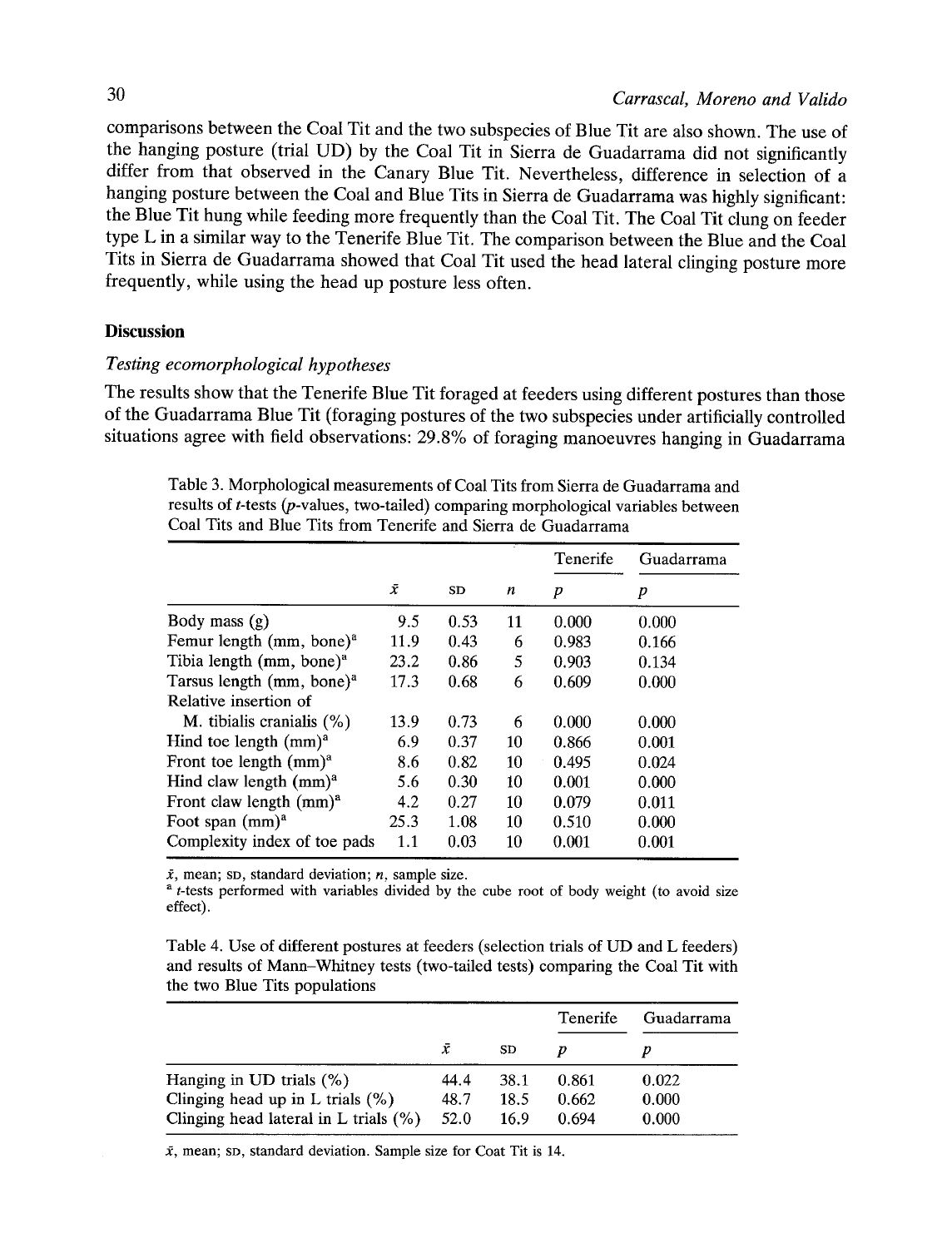## *Ecomorphologial evolution in Blue Tits* 31

 $(n = 57)$ , vs 9.5% in Tenerife  $(n = 74)$ ). Data also show differences in mensural characters of the hind limb between the two subspecies. We will try to analyse whether morphological differences are consistent with changes in foraging techniques on the basis of ecomorphological (formfunction) patterns already established at the interspecific level with arboreal birds. Several ecomorphological hypotheses and predictions will be analysed.

Leg length and insertion of muscle tibialis cranialis. Birds which hang upside down should have short tarsi and a long lever arm for the tibialis cranialis muscle (flexor of the tarsometatarsus) (Palmgren, 1932; Richardson, 1942; Partridge, 1976; Norberg, 1979). Short tarsometatarsi reduce the effort needed to hold the body close to the substrate while hanging. A longer lever arm for the tibialis cranialis muscle increases the effectiveness of action of the muscle closing the intratarsal joint. Our results are consistent with this prediction. The Blue Tit in Sierra de Guadarrama showed shorter tarsometarsus length and longer distance from the head of this bone to the insertion point of M. tibialis cranialis than the Blue Tit in Tenerife. Accordingly, the former subspecies fed hanging significantly more often than the latter.

Species which cling in a nuthatch-like manner (one foot above and the other below the longitudinal axis of the body, i.e. clinging in a head lateral posture in this study) would be expected to have long legs (Winkler and Bock, 1976; Leisler and Winkler, 1985). Having long legs is advantageous because the longer the leg, the higher the possibility of being able to flex and extend them to a greater degree thus attaining a better equilibrium on vertical surfaces (one leg can be strongly extended and the other strongly flexed so that the centre of gravity can be brought below the extended leg). Our results fit this prediction as the Blue Tit in Tenerife used a clinging head lateral posture at feeder type L (lateral) more frequently than the Blue Tit in Guadarrama, having accordingly longer tarsometatarsus length. Differences in femur and tibiotarsus lengths were not significant, so leg lengthening in the Blue Tit is mainly attained by the increase in tarsometatarsus length. Promptov (1956) also stated that in arboreal passerines, the lengthening of the leg affects the tarsometatarsus mainly, the tibiotarsus to a lesser degree and the femur length least of all.

*Foot dimensions.* In hanging birds, greater foot span is an adaptation for perching on slender substrates (e.g. pine needles). This is for maximizing the amount of needles the bird is able to grasp, hereby increasing its ability to make the needle bunch a firm perch. Enlargement of foot span is mainly due to the lengthening of the hind and front toes and the hind claw. Conversely, having short opposable front and hind toes and claws is advantageous for strength when hanging from thin twigs and from the edges of broad-leaves (Palmgren, 1936; Partridge, 1976)~ On the other hand, a longer hind toe and hind claw are considered adaptations for clinging in a head lateral posture with one leg flexed and the other leg extended (Richardson, 1942; Rüggeberg, 1960; Partridge, !976; Leisler and Thaler, 1982). Morphological differences in foot dimensions between the two Blue Tit subspecies (larger foot in Tenerife; not clearly shown by Martin (1991)) are consistent with differences in habitat occupancy and clinging postures. The Iberian Blue Tit exclusively inhabits and forages in broad-leaved forests and trees (Carrascal; 1985; Carrascal and Telleria, 1985), while in Tenerife it reaches very high densities in forests of *Pinus canariensis* and uses pines for foraging (Carrascal, 1987). The use of clinging in a head lateral posture is also significantly lower in the Iberian population. Moreover, the different contribution of the front and hind digits to the foot span is partially supported by the non-significant difference in the front claws between the Tenerife and Guadarrama Blue Tits.

*Structure of foot soles.* Pads, papillae and folds of the sole form a set of features which are adapted to the substrate by increasing friction and surefootedness (Lennerstedt, 1974). Conifer-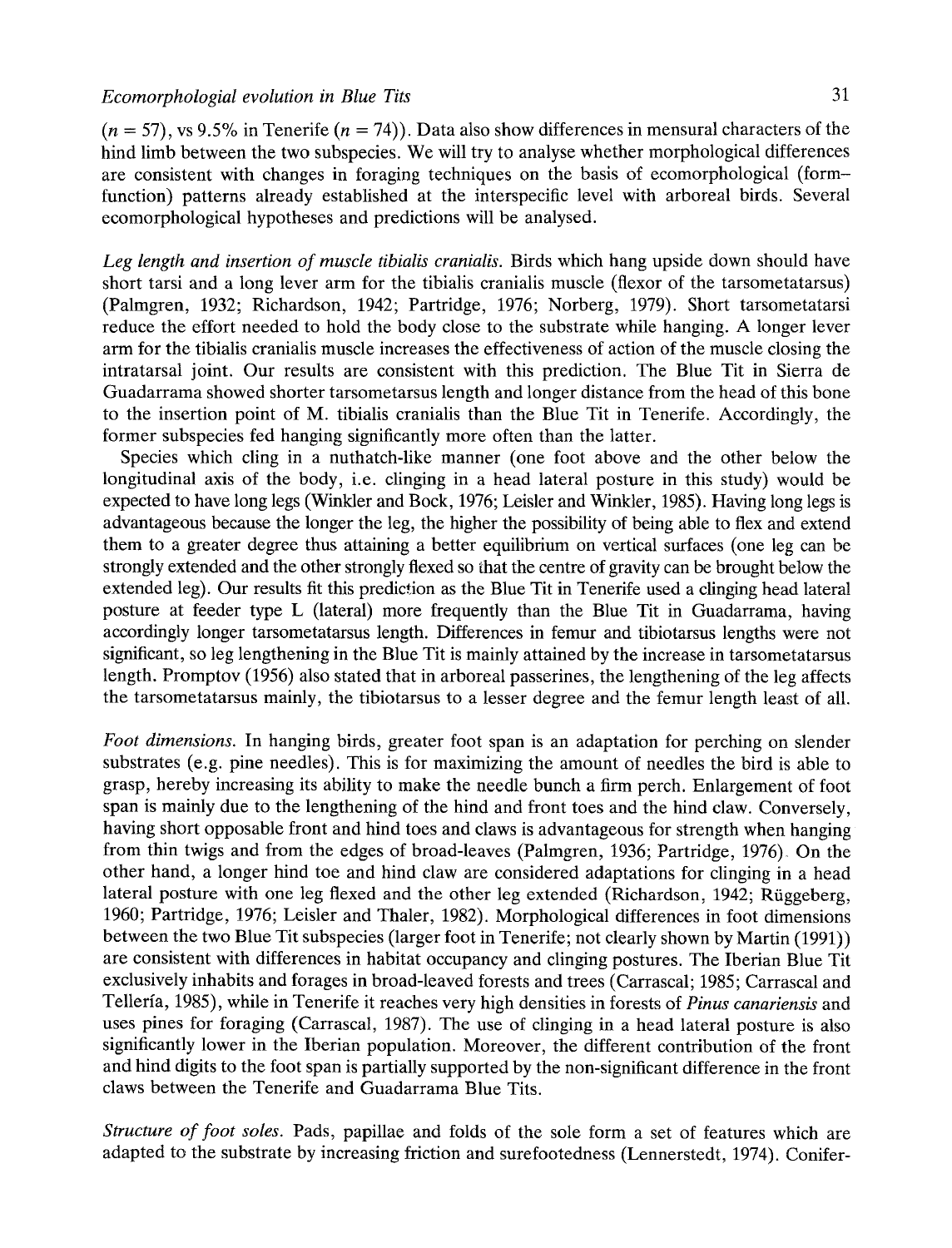dwelling species should have the underside of the toes and the soles of the feet forming protruding tubercles with the pads separated by deep furrows for gripping around individual needles (Leisler and Thaler, 1982). Although the complexity of the foot sole has been qualitatively related to the extensive use of coniferous needles in four *Regulus* species (Leisler and Thaler, 1982; Keast and Saunder, 1991; the four species do not completely segregate in habitat selection and habitat use, i.e. coniferous vs broad-leaved trees; Becker, 1977; Robinson and Holmes, 1982; Carrascal, 1985), in the two Blue Tit subspecies analysed in this paper the data do not fit the prediction. This result shows that habitat shift and the structure of foot soles have not co-evolved in the recent evolutionary process within the Blue Tit, in spite of the extensive use of pines by populations from Tenerife (they also reach high densities in the broadleaved forests - laurisilva; Martín, 1987). Moreover, the soles of the Coal Tit (a typical species of coniferous forests) showed a lower complexity index than those of the mainland Blue Tit (a characteristic species of broad-leaved forests; Snow, 1955; Perrins, 1979). Therefore, the ecomorphological significance of foot-sole structure related to habitat use cannot be generalized to *Parus* species (in spite of its high functional significance in the lighter *Regulus* species).

The pattern of divergence in leg morphology between the two Blue Tit subspecies does not reflect allometric consequences of selection on body size (a parallel increase in leg length due to an increase in body size) because both subspecies do not differ in body weight. The results of this study clearly demonstrate that pedal locomotory characters are closely associated to how birds forage and that differences in foraging postures used by the two Blue Tit subspecies are consistent with morphological variations in the hind limb. Several ecomorphological hypotheses obtained at the interspecific level have proved to be of high predictive value for explaining ecological differences when considering morphological changes between populations belonging to the same species. Therefore, testing form-function models which compare different populations of the same species subjected to morphological change, may cast light on the widespread applicability of ecomorphological hypotheses and the potential value of morphology predicting niche shifts and community-wide parameters from an alternative (non-competitive) point of view.

# *Testing convergence between the island Blue Tit and mainland Coal Tit*

In a recent review on bird community ecology, Wiens (1989) found that convergence in morphological and behavioural traits is apparently atypical. Considering the species presently studied, Patridge and Pring-Mill (1977) showed, by means of field and laboratory observations of feeding skills, that the Canary Blue Tit does not show convergence with the English Coal Tit in the way the bill is used while feeding, in spite of their resemblance in beak morphology. However, our quantitative analyses of foraging behaviour under suitable controlled situations clearly showed a close convergence in feeding postures between the Tenerife Blue Tit and the Iberian Coal Tit. A similar result was found in leg morphology, although resemblance in foot structure is less significant. However, the leg morphology of the Tenerife Blue Tit, when different to that of the Coal Tit, tended to that of the latter species rather than to the morphology of the Iberian Blue Tit. The tighter convergence in behaviour than in morphology is probably due to the fact that morphology is constrained by the different phylogeny of each species under comparison (the Coal Tit and the Blue Tit are representative species of the two main, distant linages within *Parus;* Sheldon *et al.,* 1992) and by the different times the Tenerife Blue Tit and the European Coal Tit have had to evolve (Terborgh and Robinson, 1986).

Differences in foraging postures and morphology between the two Blue Tit subspecies and convergence with the Coal Tit may be explained considering competitive release in the island environment. Perhaps, competitive release in Tenerife during evolutionary time (subspeciation process) shifted the morphological evolution of the Blue Tit towards the morphology of the Coal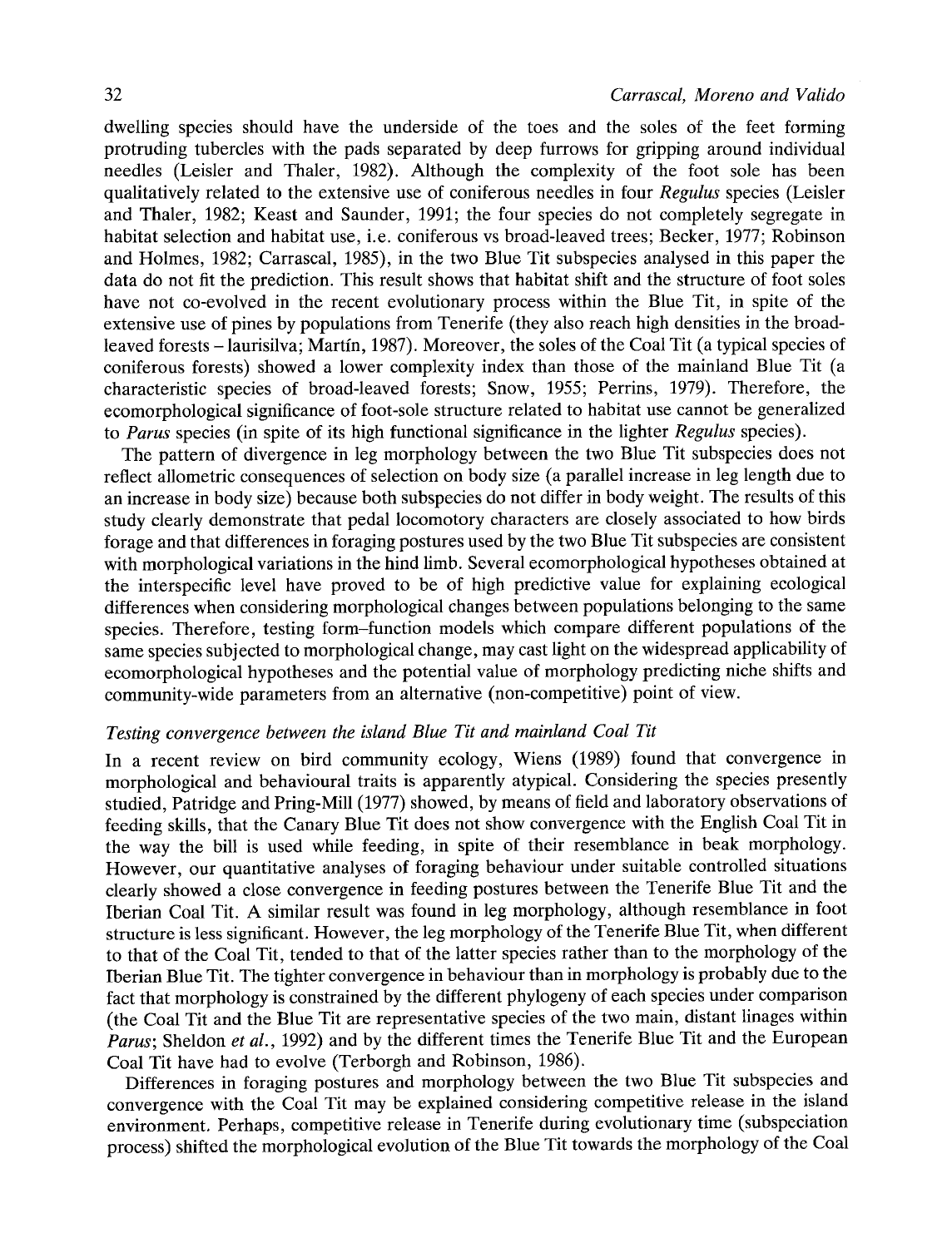Tit, allowing the colonizers of Tenerife to broaden their foraging postures and habitat use (Grant (1979) argued that the absence of the pine-dwelling Coal Tit from the Canary Islands facilitated this evolutionary shift). Nevertheless, this is only one hypothesis among many others (the competitive exclusion hypothesis was rejected by Snow (1954) and Partridge and Pring-Mill (1977) when considering beak morphology).

Among the alternative ecological hypotheses is the geographical morphological variation related to climate. The lengthening of tarsometatarsus and the enlargement of the foot could be an expression of Allen's rule affecting the size of extremities in hotter and wetter environments (see Snow, 1954; Partridge and Pring-Mill, 1977; for beak length). Allen's rule seems to be supported by our results, considering that lengthening of the leg has only affected the most distal (and external) leg segments (tarsometatarsus and toes), with a lower and non-significant increase in the length of the internal leg segments (femur and tibiotarsus). Nevertheless, Martin (1991) pointed out that Allen's rule seems an unlikely explanation, because Blue Tit populations inhabiting northern Africa have longer tarsometatarsus length than Blue Tits from the Canary Islands (both geographical areas are at similar latitude).

Another alternative, non-competitive, hypothesis is related to the adaptation to particular features of the island environment (pine forests of *Pinus canariensis).* Island populations are usually relatively closed and they are free to develop responses to local environmental conditions more directly than mainland populations (due to the restricted gene flow; Wiens, 1989; Cockburn, 1991). This hypothesis was exemplified by Martin (1991) with the Blue Tit. He found that morphological similarity in tarsus, bill and wing lengths could be greater between geographically distant populations that face similar ecological conditions, than between geographically close populations subjected to different ecological conditions (e.g. habitat structure and floristic composition). Moreover, the intermediate foot morphology of the Tenerife Blue Tit between mainland Blue and Coal Tits, could be a reflection of their broad habitat width that precludes a fine-tuning between morphology and the use of a particular habitat (Winkler and Leisler, 1985; the Tenerife Blue Tit inhabits both coniferous and broad-leaved forests; Martfn, 1987).

In any case, the ecological shift showed by the Tenerife Blue Tit towards the foraging postures of the mainland Coal Tit (due either to interspecific competition or to ecological factors or a combination of both of them, e.g. Grant (1979)) is associated with morphological changes which occurred during evolutionary time, considering functional relationships between ecology, behaviour and morphology. Therefore, convergence in foraging methods between Blue and Coal Tits can be explained without considering present interspecific competition (competitive release) as a determinant of current niche space.

## **Acknowledgements**

We thank Rafael Márquez for his critical comments on the first draft of this paper. This study was funded by project C 176/91 of the Comunidad Autónoma de Madrid.

## **References**

- Becker, P. (1977) Verhalten auf lautäusserungen der zwillingsart, interspezifische territorialität und habitatansprüche von winter- und sommergoldhähnchen *(Regulus regulus, R. ignicapillus). J. Ornithol.* 118, 233-60.
- Block, W.M. (1990) Geographic variation in foraging ecologies of breeding and nonbreeding birds in oak woodlands. *Studies Avian Biol.* 13, 264-9.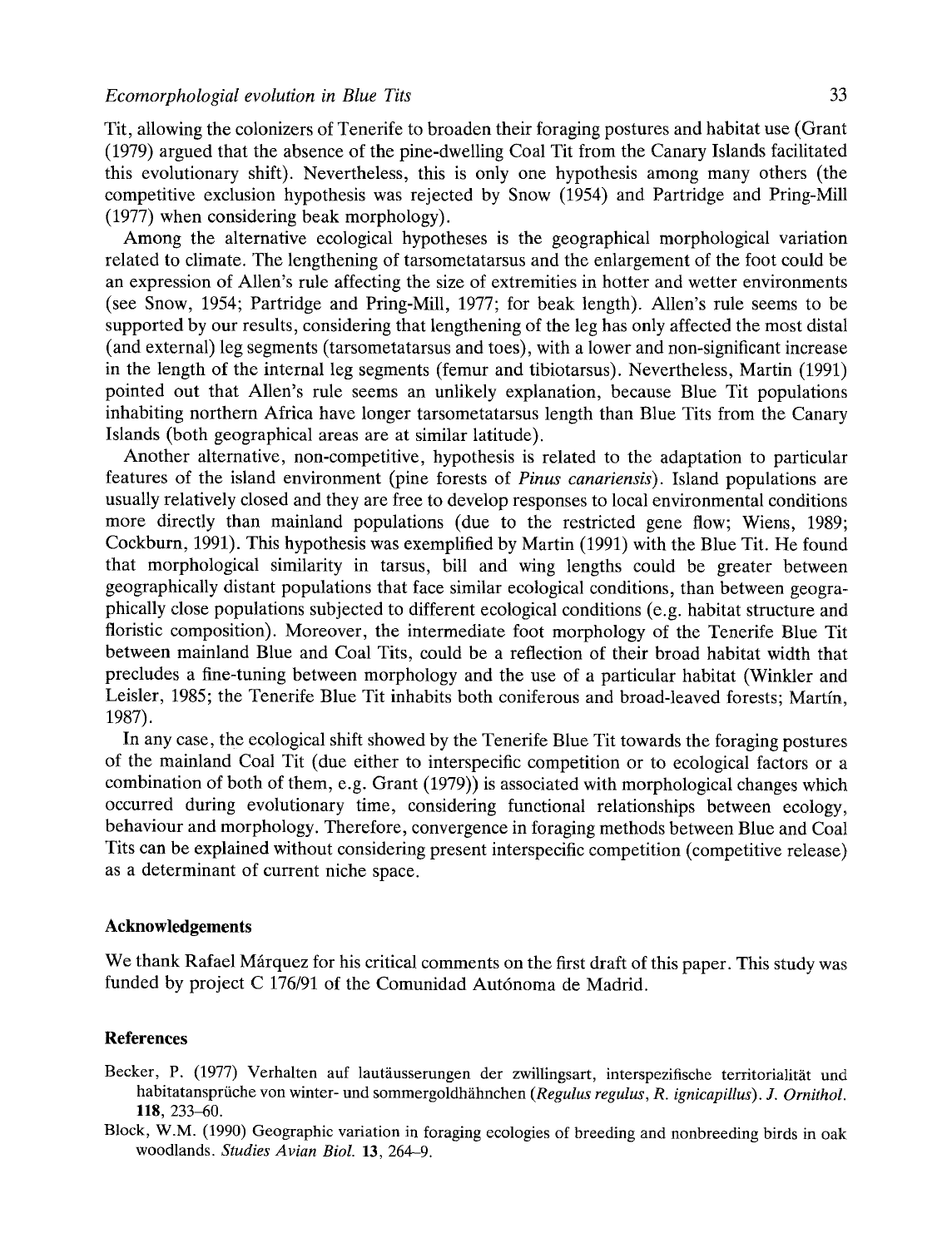Bock, W.J. (1990) From biologische anatomie to ecomorphology. *Neth. J. Zool.* 40, 254-77.

- Carrascal, L.M. (1985) Selecci6n de hfibitat en un grupo de ayes forestales del norte de la Peninsula Ib6rica: importancia de la estructura de la vegetación y competencia interespecífica. *Doñana, Acta Vertebrata* 12, 75-92.
- Carrascal, L.M. (1987) Relaci6n entre avifauna y estructura de la vegetaci6n en las repoblaciones de confferas de Tenerife (Islas Canarias). *Ardeola* 34, 193-224.
- Carrascal, L.M. and Tellerfa, J.L. (1985) Estudio multidimensional del uso del espacio en un grupo de aves insectívoras forestales durante el invierno. *Ardeola* 32, 95-113.
- Cockburn, A. (1991) *An Introduction to Evolutionary Ecology.* Blackwell, Oxford, UK.
- Emlen, J.T. (1981) Divergence in the foraging responses of birds on two Bahama Islands. *Ecology* 62, 289- 95.
- Grant, P.R. (1972) Convergent and divergent character displacement. *Biol. J. Linn. Soc.* 4, 39-68.
- Grant, P.R. (1979) Ecological and morphological variation of Canary Island blue tits, *Parus caeruleus*  (Aves: Paridae). *Biol. J. Linn. Soc.* 11,103-29.
- Keast, A. and Saunders, S. (1991) Ecomorphology of the North American Ruby-crowned *(Regulus calendula)* and Golden-crowned *(R. satrapa)* Kinglets. *Auk* 108, 880-8.
- Lack, D. and Southern, H.N. (1949) Birds on Tenerife. *Ibis* 91, 607-26.
- Landres, P.B. and MacMahon, J.A. (1983) Community organization of arboreal birds in some oak woodlands of western North America. *Ecol. Monogr.* 53, 183-208.
- Leisler, B. and Thaler, E. (1982) Differences in morphology and foraging behaviour in the goldcrest *Regulus regulus* and firecrest *R. ignicapillus. Ann. Zool. Fennici* 19, 277-84.
- Leisler, B. and Winkler, H. (1985) Ecomorphology. *Curt. Ornithol.* 2, 155-86.
- Lennerstedt, J. (1974) Pads and papillae on the feet of nine passerine species. *Ornis Scand. 5,* 103-11.
- Martfn, A. (1987) *Atlas de las Ayes Nidificantes en la isIa de Tenerife.* Instituto de Estudios Canarios, Tenerife.
- Martin, J.-L. (1991) Patterns and significance of geographical variation in the Blue Tit *(Parus caeruleus). Auk* 108, 820-32.
- Maurer, B.A. and Whitmore, R.C. (1981) Foraging of five bird species in two forests with different vegetation structure. *Wilson Bull.* 93, 478-90.
- Moreno, J. (1981) Feeding niches of woodland birds in a montane coniferous forest in central Spain during winter. *Ornis Scand.* 12, 148-59.
- Norberg, U.M. (1979) Morphology of the wings, legs, and tail of three coniferous forest tits, the goldcrest, and the treecreeper in relation to locomotor pattern and feeding station selection. *Phil. Trans. R. Soc. Lond.* 287, 131-65.
- Palmgren, P. (1936) Bermerkungen fiber die 6kologische bedeutung der biologischen anatomie des fusses bei einigen kleinvogelarten. *Ornis Fenn.* 13, 53-8.
- Partridge, L. (1976) Some aspects of the morphology of Blue tits *(Parus caeruleus)* and Coal tits *(Parus ater)*  in relation to their behaviour. *J. Zool. Lond.* 179, 121-33.
- Partridge, L. and Pring-Mill, F. (1977) Canary Island blue tits and English coal tits: convergent evolution? *Evolution* 31,657-65.
- Perrins, C. (1979) *British Tits.* Collins, London.
- Petit, D.R., Petit, K.E. and Petit, L.J. (1990) Geographic variation in foraging ecology of North American insectivorous birds. *Studies Avian Biol.* 13, 254-63.
- Promptov, A.N. (1956) *Essays on the Problems of Biological Adaptiveness of the Behaviour of Passerine Birds.* Academy of Science, Russia Moscow.
- Richardson, F. (1942) Adaptive modifications for treetrunk foraging in birds. *Univ. California Publ. Zool.*  46, 317-68.
- Robinson, S.K. and Holmes, R.T. (1982) Foraging behaviour of forest birds: the relationships among search tactics, diet, and habitat structure. *Ecology* 63, 1918-31.
- Rüggeberg, T. (1960) Zur funktionellen Anatomie der hinteren Extremität einiger mitteleuropäischer Singvogelarten. *Zeitschr. Wiss. Zool.* 164, 1-118.